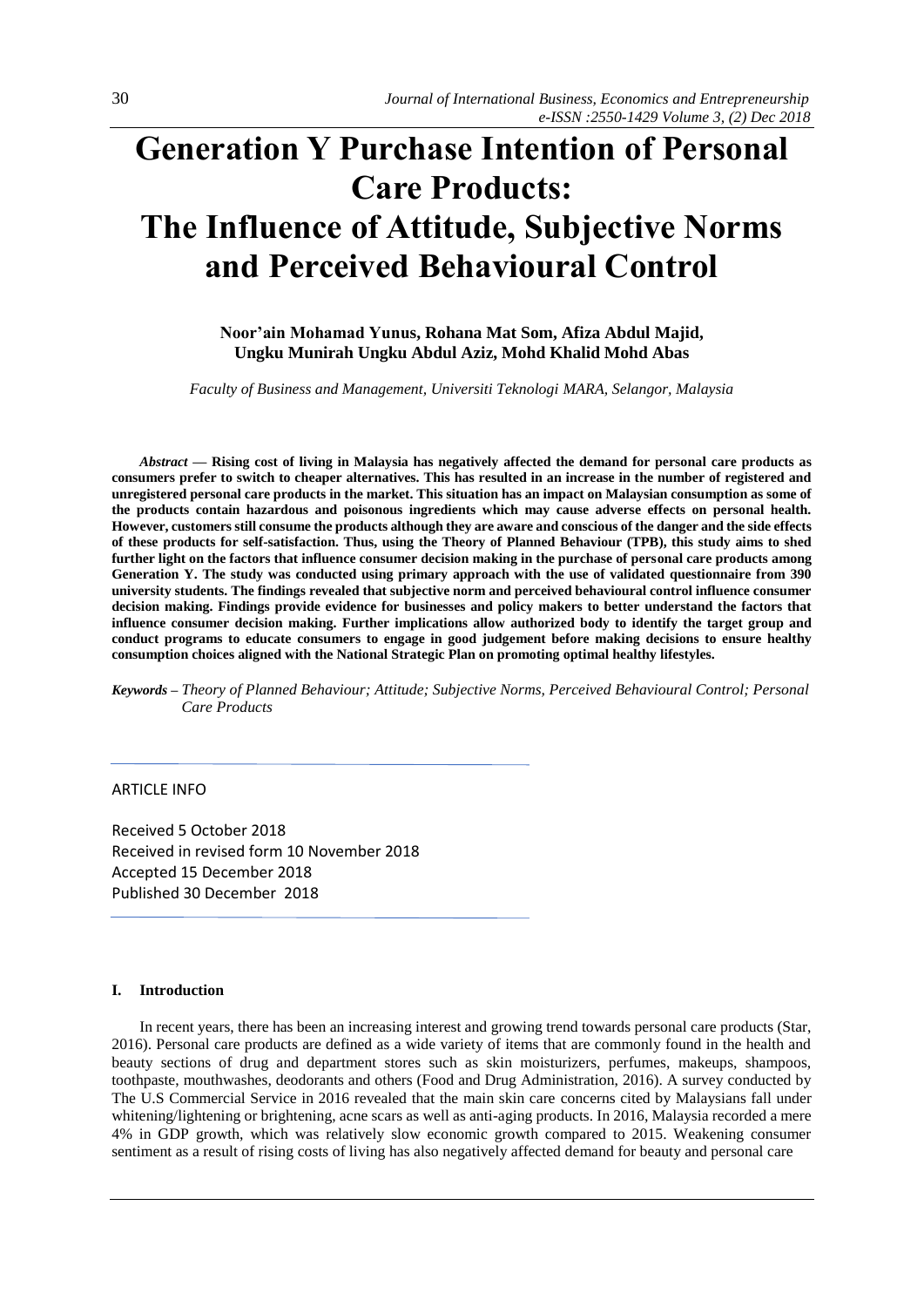products since many local consumers prefer to save on their purchases or switch to cheaper alternatives. Therefore, many manufacturers and retailers in the beauty and personal care industry prefer to generate greater volume sales through price discounts and promotional activities. Moreover, rising costs of living led to consumers to look for cheaper alternatives (Euromonitor, 2017). This resulted in an increase in the number of registered and unregistered personal care products in Malaysia (News Strait Times, 2017). It appears the counterfeit conundrum phenomenon has plagued Malaysia too where the demand of counterfeit goods including health products and medicine as well as personal care products is apparent (Teo & Zahin, 2017).

This situation has given impact on Malaysian consumption as some of the products contain hazardous and poisonous ingredients such as mercury, hydroquinone and dexamethasone. Those substances may cause adverse effects on an individual's health such as irregular heartbeat, hypertension, cataract, kidney failure, high blood glucose level and Cushing syndrome which can lead to morbidity (Ministry of Health, 2015). However, customers still continue to consume the products although they may be are aware and conscious on the danger as well as the side effects of the products for self-satisfaction (Rusmadi, Syed Ismail & Praveena, 2015). Similarly, consumers are easily influenced by testimonials given by sellers and they easily fall prey into false promise of immediate results from these products. Since the demand for counterfeit and unregistered products are increasing, there are some sellers who take advantage to promote or sell their products without approvals from National Pharmaceutical Regulatory Agency (NPRA).

Consumer behaviour can be broadly classified as the decisions and actions that influence the purchasing behaviour of a consumer. Consumer decision making are known to be greatly influenced by the economic situation, personal preferences and group influences. The difficulty of consumer decision making is influenced not only by the element of the task but also by how the information is provided in the environment (Bettman et al., 1991). Generation Y or Millennials represent a group with tremendous purchasing power (Pament, 2013) and there are interested in fashion, trends and shopping (Tran, 2008). Many Generation Y'ers have been brought up in household where both parents work and have learn to shop and make brand decisions sooner compare with previous generations (Bakewell & Mitchell, 2003). Past study revealed that attitude (Kim & Chung, 2011), subjective norms (Kim & Chung, 2011; Sumaedi et al., 2015) and perceived behavioural control (Sumaedi et al., 2015) influenced consumer decision making. Determining the specific factors that influence Generation Y has become an important focus of consumer research as their potential spending power, the ability to be a trendsetter, adoption to new products and potential for becoming a lifetime customer (Martin & Bush, 2000). Study on consumer decision making on personal care products in Malaysia specifically among Generation Y'ers is very limited. Therefore, this study was conducted to identify the influence of attitude, subjective norm and perceived behavioural control on consumer decision making on personal care products among Generation Y'ers.

#### **II. Literature Review**

In recent years, there has been an increasing interest and growing trends towards personal care products (Fong, 2016). Personal care products play a vital daily role in health and hygiene. Personal care products can be defined as a wide variety of items that are commonly found in the health and beauty sections of drug and department stores such as skin moisturizers, perfumes, make up, shampoos, toothpaste, deodorants and others (Food and Drug Administration, 2016). The aim of the study is to investigate the factors that influence consumer decision making on personal care products. Guided by the Theory of Planned Behavior (TPB) developed by Ajzen (1991), there are three factors that influence behavioral intention namely attitude, subjective norm and perceived behavioral control (PBC).

### *A. Attitude*

Attitude can be positive, negative or neutral towards a behaviour which will influence a person to engage with it. Kim and Chung (2011) stated that attitude towards behaviour can be defined as personal evaluation being favourable or unfavourable to perform the behaviour. An individual will have a greater behavioural intention when his or her attitude is positive (Armitage & Conner, 2001). However, Kim and Chung (2011) revealed that a person may have a positive attitude towards a certain behaviour but he or she might not have the intention to perform the behaviour. For example, an individual might have a positive attitude towards a product, may not choose to purchase it. A person's positive attitude on buying personal care products may not always lead to the intention of purchasing the products (Kim & Chung, 2011). Thus, attitude may or may not influence the consumer decision making on purchasing personal care products. People who have a positive attitude towards personal care products may influence their buying decision. From the discussion, it is hypothesized that:

H<sub>1</sub>: There is a significant relationship between attitude and consumer decision making among Generation Y.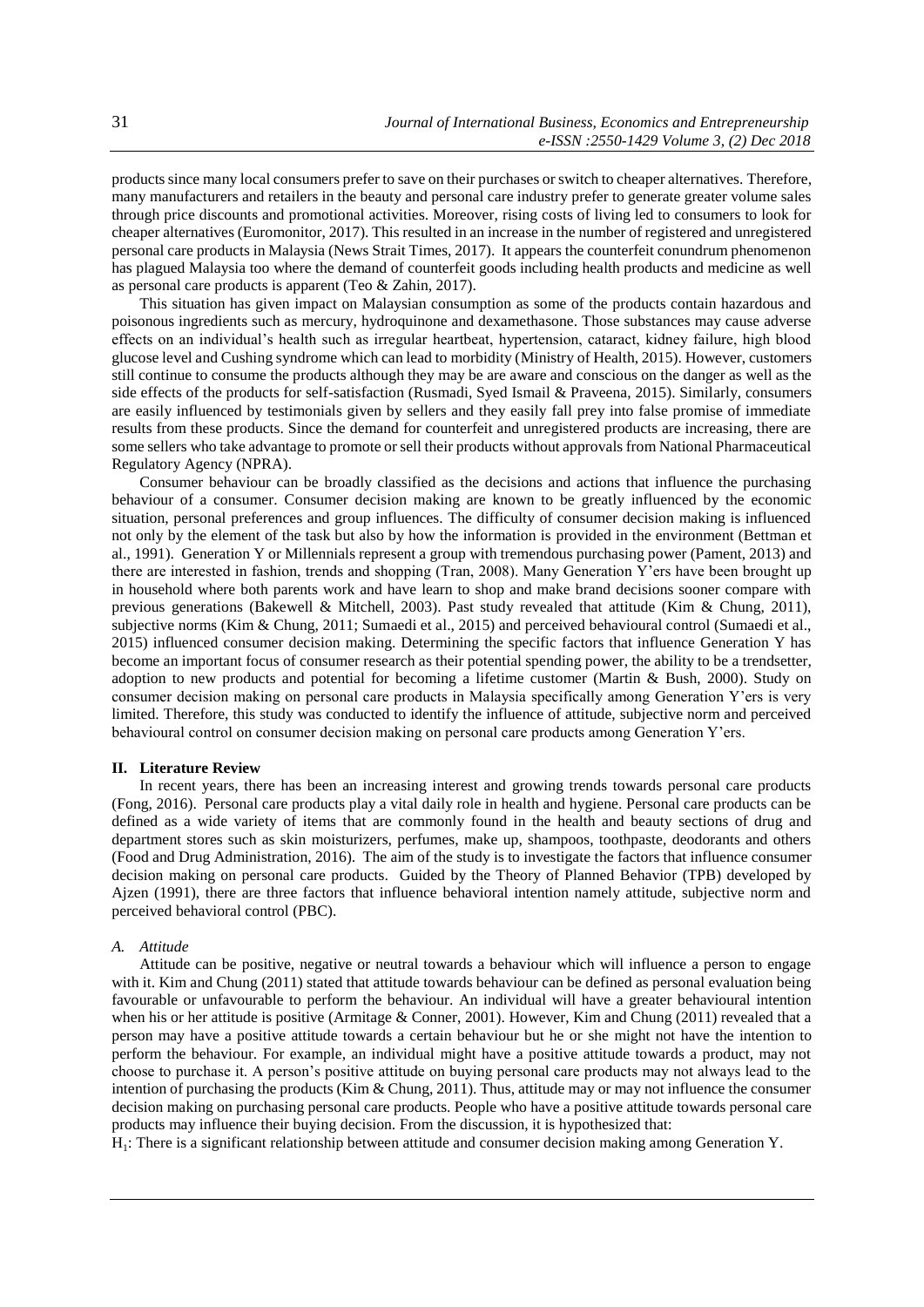# *B. Subjective Norm*

Subjective norm can be defined as one's perceptions or assumptions about others' expectations of certain behaviours that one will perform or not. Since perception is very subjective in nature, this dimension is referred as the subjective norm. Similar to attitude towards behaviour, subjective norm is also influenced by beliefs (Liu, Brock, Shi, Chu & Tseng, 2013). It reflects a person's perceived social pressure on performing a certain behaviour (Kim & Chung, 2011). For example, a person will be influenced when he or she thinks other people have a positive attitude towards a product; hence increasing his or her intention to purchase it (Kim & Chung, 2011). Sumaedi et al. (2015) stated that a person may perform a behaviour if any important referents who he or she believes, think that the person should engage with the behaviour even though the person does not have a positive feeling towards the behaviour or its consequences but because of the influences, the person could be motivated enough to follow the referents. Subjective norm is the major driver of human behaviour and very crucial in consumer decision making. Consumers always consider the expectations and behaviour of others when they are deciding what is appropriate for them and thus subjective norm influenced their preferences and behaviour. Therefore, it is hypothesized that:

 H<sup>2</sup> : There is a significant relationship between subjective norm and consumer decision making among Generation Y.

# *C. Perceived Behavioural Control (PBC)*

Perceived behavioural control is defined as a person's belief as how easy or difficult performance of the behaviour is likely to be (Ajzen & Madden, 1986). According to Sumaedi et al. (2015), PBC shows the degree of what a person feels on his or her ability to overcome constraints to perform the behaviour. PBC can be defined as the extent of control that a person perceives to perform the behaviour and could be influenced by second-hand information regarding the behaviour such as experiences from acquaintances and friends or by other factors that could increase or decrease the perceived difficulty in performing the behaviour (Ajzen, 1991). Respectively, this relates to intention and behaviour which are linked to control belief. Intention and PBC are posited to have direct effects on consumer buying behaviour. Intention indicates the extent to which an individual is willing to perform the behaviour. However, Ajzen (1991) stated that a person may not perform a behaviour if it is difficult to do even though he or she has a positive evaluation on the behaviour or people surrounding the person suggest the behaviour (Sumaedi et al., 2015). The effect of perceived behavioural control on behavioural intention will be stronger when the consumers have low level of subjective product knowledge than those who have a high level of subjective product knowledge. Based on the discussion, it is hypothesised that:

 $H_3$ : There is a significant relationship between perceived behavioural control and consumer decision making among Generation Y.

# **III. Methodology**

A positivist approach was used to explore the relationships between the variables. The study was conducted using primary approach via survey method among 420 undergraduate students from various programmes at Universiti Teknologi MARA, Malaysia. Respondents were selected using purposive sampling technique as this type of sampling is confined to specific types of people who can provide the desired information, either because they are identified as those who have it, or conform to some criteria set by the researcher (Sekaran & Bougie, 2014). A set of research instrument was adapted to measure each of the dimensions based on Theory of Planned Behaviour (Lautianinen, 2015). A five-point Likert scale ranging from strongly disagree to strongly agree was used as the measurement tool. Item modification was performed to fit the context of the study and validated by experts in marketing. A total of 400 questionnaires were received, however, only 390 questionnaires were deem usable.

A reliability test was conducted prior to the actual data collection for ensuring the consistency of the measure. Based on the pilot test on 30 respondents, the internal consistency value for 20 items was 0.831 which met the minimum requirement of 0.7. As the data of independent and dependent variables of this study were collected from judgement of single individual at one point in time, there was a potential for common method bias. A common method bias is defined as variance that is attributable to the measurement method rather than to the constructs the measure represent (Podsakoff, MacKenzie, Lee & Podsakoff, 2003). Common method bias is a critical problem for the measurement validity in self-report research. Harman's single-factor test (Podsakoff & Organ, 1986) in which all items are loaded into one common factor was employed to address the issue of common method bias. An exploratory factor analysis (EFA) was conducted and the result revealed that there were no common factor loading on all measures, where the total variance for a single factor was 27.28 per cent which is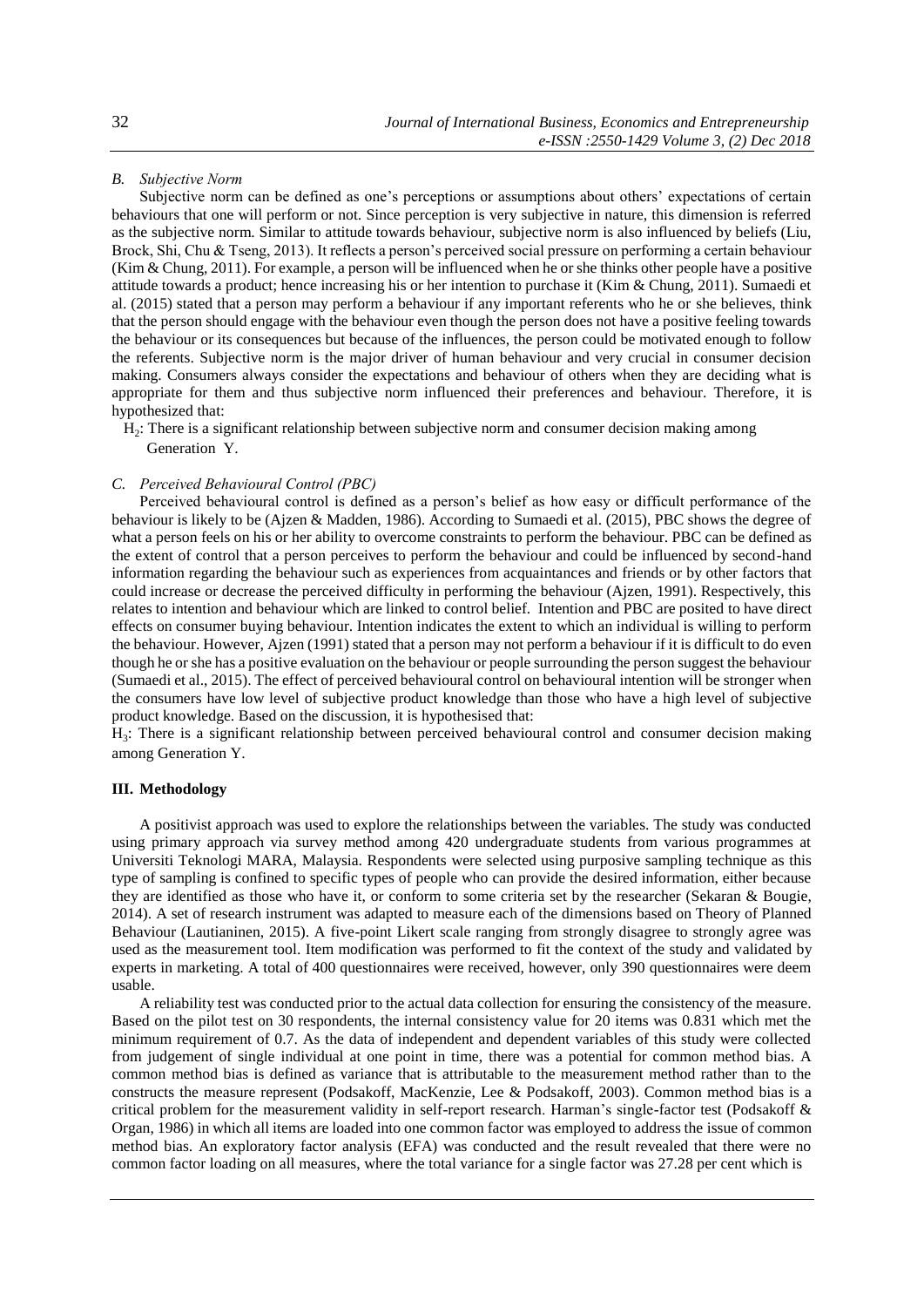less than the suggested cut off point of 50 per cent (Podsakoff & Organ, 1986). Therefore, it can be concluded than common method bias was not a threat in this research.

# **IV. Findings and Discussion**

#### *A. Demographic Profile of the Respondents*

A majority of the respondents were female (53.1 per cent), aged between 21-23 (63.3 per cent) years old. Table 1 displays the demographic profile of the respondents.

|              | Frequency | Percentage |
|--------------|-----------|------------|
| Gender       |           |            |
| Male         | 183       | 46.9       |
| Female       | 207       | 53.1       |
| Age          |           |            |
| Less than 20 | 65        | 16.7       |
| $21 - 23$    | 246       | 63.3       |
| 24 and above | 78        | 20.0       |

Table 1: *Demographic Profile*

# *B. Factor Analysis*

In an attempt to explore the validity of attitude to ageing measures, 15 items were entered by principal component analysis (PCA) with Varimax rotation. Prior to performing PCA, the suitability of data for factor analysis was assessed. The KMO value was 0.844, exceeding the recommended value of 0.6 (Kaiser 1970). The Bartlett's Test of Sphericity reached statistically significance, supporting the factorability of the correlation matrix. PCA revealed the presence of three components with eigenvalues exceeding 1, explaining 53.542 per cent of the variance respectively. The results are displayed in Table 2.

| <b>Variables</b>              | <b>Items</b>                                                                                                                 | Factor |                |      |   |
|-------------------------------|------------------------------------------------------------------------------------------------------------------------------|--------|----------------|------|---|
|                               |                                                                                                                              | 1      | $\overline{2}$ | 3    | 4 |
|                               | I have a positive attitude towards personal care<br>products.                                                                | .536   |                |      |   |
|                               | I believe that personal care products may cause side<br>effects.                                                             | .561   |                |      |   |
|                               | I tend to buy personal care products if a<br>promoter/salesperson recommends it to me.                                       | .620   |                |      |   |
| Attitude                      | I tend to buy personal care products if peers<br>recommend it to me.                                                         | .672   |                |      |   |
|                               | I am aware whether the product that I bought is<br>registered by National Pharmaceutical Regulatory<br>Agency (NPRA) or not. | .510   |                |      |   |
|                               | I have a positive attitude towards personal care<br>products.                                                                | .618   |                |      |   |
|                               | I will purchase a personal care product because the<br>packaging is attractive.                                              |        | .601           |      |   |
| Subjective<br><b>Norms</b>    | I will purchase a personal care product because of the<br>model or ambassador.                                               |        | .702           |      |   |
|                               | I will purchase a personal care product because my<br>peers are the product's user.                                          |        | .645           |      |   |
|                               | I will purchase a personal care product because my<br>family members also using it.                                          |        | .738           |      |   |
| Perceived                     | I think advertisements may affect me to buy personal<br>care products.                                                       |        |                | .644 |   |
| <b>Behavioural</b><br>Control | Before buying a product, I will do some research<br>regarding the product.                                                   |        |                | .676 |   |
|                               | I am easily influenced by a product that has a quick or<br>fast effect.                                                      |        |                | .614 |   |

Table 2: *Factor Analysis*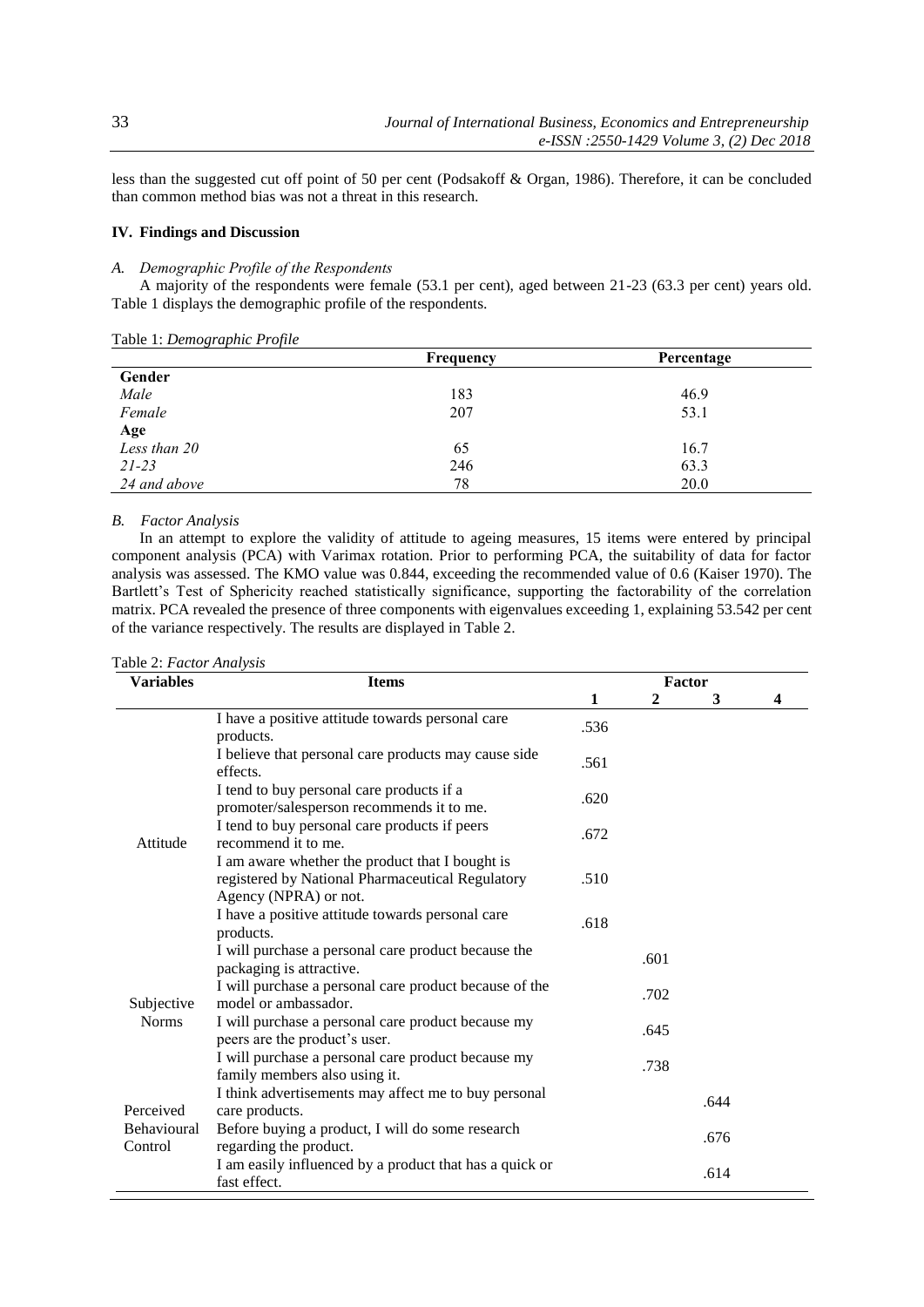|                                | The price will affect my decision on buying the<br>personal care products.                 |         |       | .689  |       |
|--------------------------------|--------------------------------------------------------------------------------------------|---------|-------|-------|-------|
|                                | Testimonies of personal care products are able to<br>influence me to purchase the product. |         |       | .623  |       |
| Consumer                       | Acquaintances affect my decision making on buying                                          |         |       |       | .510  |
| Decision                       | the personal care products.                                                                |         |       |       |       |
| Making                         | Ingredients in a personal care product will affect my                                      |         |       |       | .685  |
| (CDM)                          | decision making on buying it.                                                              |         |       |       |       |
|                                | I will buy a personal care product if it fulfil my needs.                                  |         |       |       | .665  |
|                                | I do not feel guilty for the money spent if I buy a                                        |         |       |       | .469  |
|                                | personal care product.                                                                     |         |       |       |       |
|                                | I feel satisfied after I have purchased personal care                                      |         |       |       | .565  |
|                                | products.                                                                                  |         |       |       |       |
| Per cent of variance explained |                                                                                            | 23.79   | 35.14 | 45.43 | 53.54 |
| <b>KMO</b>                     |                                                                                            |         |       |       | 0.844 |
| Approxim. Chi Square           |                                                                                            | 2536.12 |       |       |       |
| Df                             |                                                                                            |         |       |       | 190   |
| Sig.                           |                                                                                            |         |       |       | 0.00  |

# *C. Multiple Regression Analysis*

Multiple regression was used to assess the influence of attitude, subjective norms and PBC on consumer decision making. Preliminary analyses were conducted to ensure no violation of the assumption of normality, linearity, multicollinearity and homoscedasticity. The results of the regression indicated the three predictors explained 25 per cent of the variance. In order to identify which variable is the most influential on consumer decision making, beta values under standardized coefficient were compared. As depicted in Table 3, it was observed that subjective norm has the highest significant influence on consumer decision making ( $\beta$ = .399,  $t=7.622$ ,  $p = 0.00$ ), therefore H2 is supported. In addition, PBC also has a significant influence on consumer decision making ( $\beta$  = .250, t=5.009, p = 0.00), thus hypothesis 3 is supported. Meanwhile, attitude did not have a significant influence on consumer decision making ( $\beta$ = -0.72, t=-1.313, p > 0.05).

Table 3: *Multiple Regression Analysis*

| $\cdots$<br><b>Independent Variables</b> | <b>Hypothesis</b>                     |         |          | Sig  | Findings      |  |
|------------------------------------------|---------------------------------------|---------|----------|------|---------------|--|
| Attitude                                 | $H1$ : Attitude $\rightarrow$ CDM     | $-0.72$ | $-1.313$ | .190 | Not supported |  |
| Subjective Norm                          | H2: Subjective Norm $\rightarrow$ CDM | .399    | 7.622    | .000 | Supported     |  |
| Perceived Behavioural                    | $H3: PBC \rightarrow CDM$             | .250    | 5.009    | .000 | Supported     |  |
| Control                                  |                                       |         |          |      |               |  |
| R                                        |                                       | .499    |          |      |               |  |
| $R^2$                                    | .249                                  |         |          |      |               |  |
| Adjusted $R^2$                           | .243                                  |         |          |      |               |  |
| F value                                  | 42.706                                |         |          |      |               |  |
| Sig F value                              |                                       | .000    |          |      |               |  |

Findings revealed that subjective norm and perceived behavioural control influence consumer decision making on personal care products. The results revealed that subjective norm has the highest positive influence on consumer decision making. This finding lends support to previous studies that supported the influence of subjective norms and consumer decision making (Amin and Chong, 2011; Bindin et al., 2009; Chen and Yang, 2007; Chiou, 1998; Ravi et al., 2007; Sumaedi et al., 2015 and Yousafzai et al., 2010). This indicates that social influence could have an impact on Gen Y's decision making on personal care products as individuals' referent or group can affect the other feeling, attitude, and behaviour. As the respondents of this study were Gen Y'ers, they feel the social pressure to comply with groups or individuals to make sure their behaviour is approved by significant others. Moreover, Gen Y simply tend to believe what their peers say, and they are more likely to make a purchase if the product or services are recommended by others (Arnold, 2017). If they think that consuming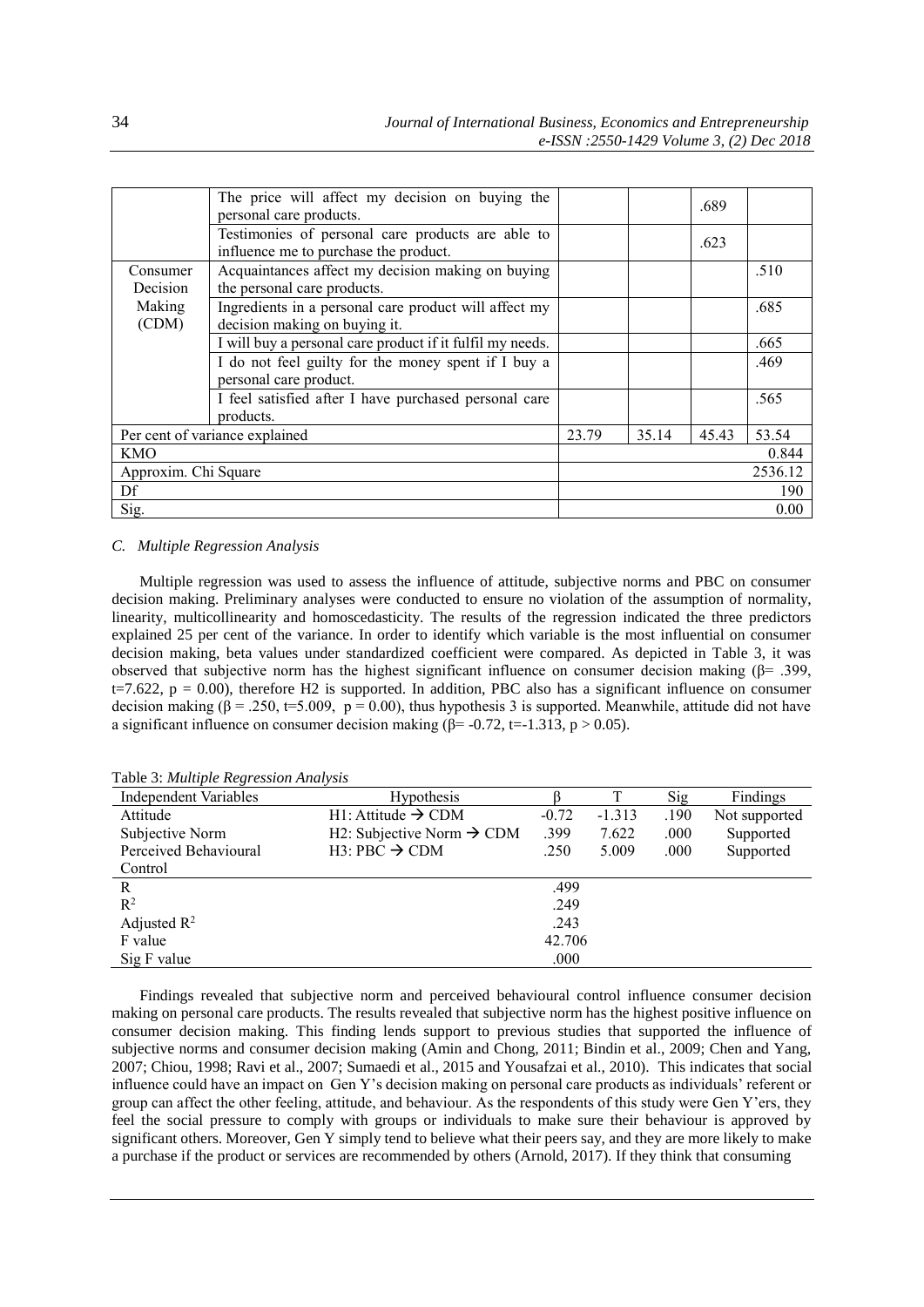certain products will be viewed favourable by significant others, such as classmate, friends, parents, peer group they are more likely to carry out that behaviour (Khaled, Filzah, Siti Norezam, Ali Hussien, 2017).

Findings also indicate that perceived behavioural control positively influences consumer decision making. This finding corroborates extant studies that investigated the relationship between perceived behavioural control and consumer decision making (Ajzen, 1991; Kololo & Kibusi, 2015; Sumaedi et al., 2015; Kidwell & Jewell, 2003). As such, it can be interpreted that an increase in PBC could lead to more favourable consumer decision making of personal care products. The findings demonstrate that when a purchase is easy to perform, consumers elicit higher levels of ability to make the purchase which in turn influences their decision making towards personal care products.

One unanticipated finding of this study was that attitude did not influence consumer decision making on personal care products. However, this result has not previously been described (Matos, Ituassu & Rossi, 2000). Attitude is considered as key concept on consumer behaviour which is defined as set of beliefs, experience and feelings forming a predisposition to act in a given direction. However, attitude does not always influence decision making, thus measuring consumer attitudes towards a product or services do not necessarily measure the consumer's purchase intention. A possible explanation for this is that among the Generation Y particularly the students are not fully matured in buying behaviour and are easily influenced by fashion, television, social media and celebrity endrosement. They easily come under peer pressure and follow what is new in the market. Malaysians tend towards a family-oriented society where the role and influence of family members in buying a product or brand is obvious. In the case of young consumer group, both family members and peer group pressure are the main influencers especially in the purchase of personal care products. Finally, Generation Y students tend to attach more importance to the direct and fast effect of personal care products to satisfy their inner urge of looking good and smart without thinking about the harmful effect on health and environment.

# **V. Conclusion and Recommendation**

The desire to look good is almost universal among consumers worldwide and this have a huge impact on personal care products. Understanding, analysing and keeping track of consumer behaviour is very crucial for the companies as well as the brand management in this industry to sustain in the market. In general, the findings of this study provide a number of valuable insights that can help businesses in developing strategies to improve the promotion and development of their products. Based on the findings, a considerable amount of attention pertaining to subjective norm is evident in influencing consumer decision making. Therefore, this variable should not be neglected as this influence the action of the consumers especially among Generation Y as the purchasing power of this group has an unprecedented impact on the economy. On the other hand, the findings of this study can help the consumer to be more careful in making decisions and to educate them to engage in good judgement before purchasing personal care products. Consumers must have initiatives to develop their knowledge and have the desire to think before they buy any health products, cosmetics and medications.

However, this research is limited in several ways. First, the respondents were limited to students from a local University. Therefore, the generalisation of the overall findings should be made with caution to the overall population. Second, the research design employed in this study was cross-section and this limits the extent to which causality can be gathered from the results. It will be beneficial that future research be conducted using longitudinal methods as the data can be collected at more than one point in time.

# **VI. References**

- Ajzen, I. (1991). The theory of planned behavior. *Organizational behavior and human decision processes*, *50*(2), 179-211.
- Ajzen, I., & Madden, T. J. (1986). Prediction of goal-directed behavior-attitudes, intentions, and perceived behavioral-control. *Journal of experimental social psychology*, *22*(5), 453-474.
- Alqasa, K. M., Mohd Isa, F., Othman, S. N., & Zolait, A. H. S. (2014). The impact of students' attitude and subjective norm on the behavioural intention to use services of banking system. *International Journal of Business Information Systems*, *15*(1), 105-122.
- Amin, H., & Chong, R. (2013). Determinants for ar-Rahnu usage intentions: An empirical investigation. *African Journal of Business Management*, *5*(20), 8181-8191.
- Armitage, C. J., & Conner, M. (2001). Efficacy of the theory of planned behaviour: A meta‐analyticreview. *British journal of social psychology*, *40*(4), 471-499.
- Augusto de Matos, C., Trindade Ituassu, C., & Vargas Rossi, C. A. (2007). Consumer attitudes toward counterfeits: a review and extension. *Journal of consumer marketing*, *24*(1), 36-47.